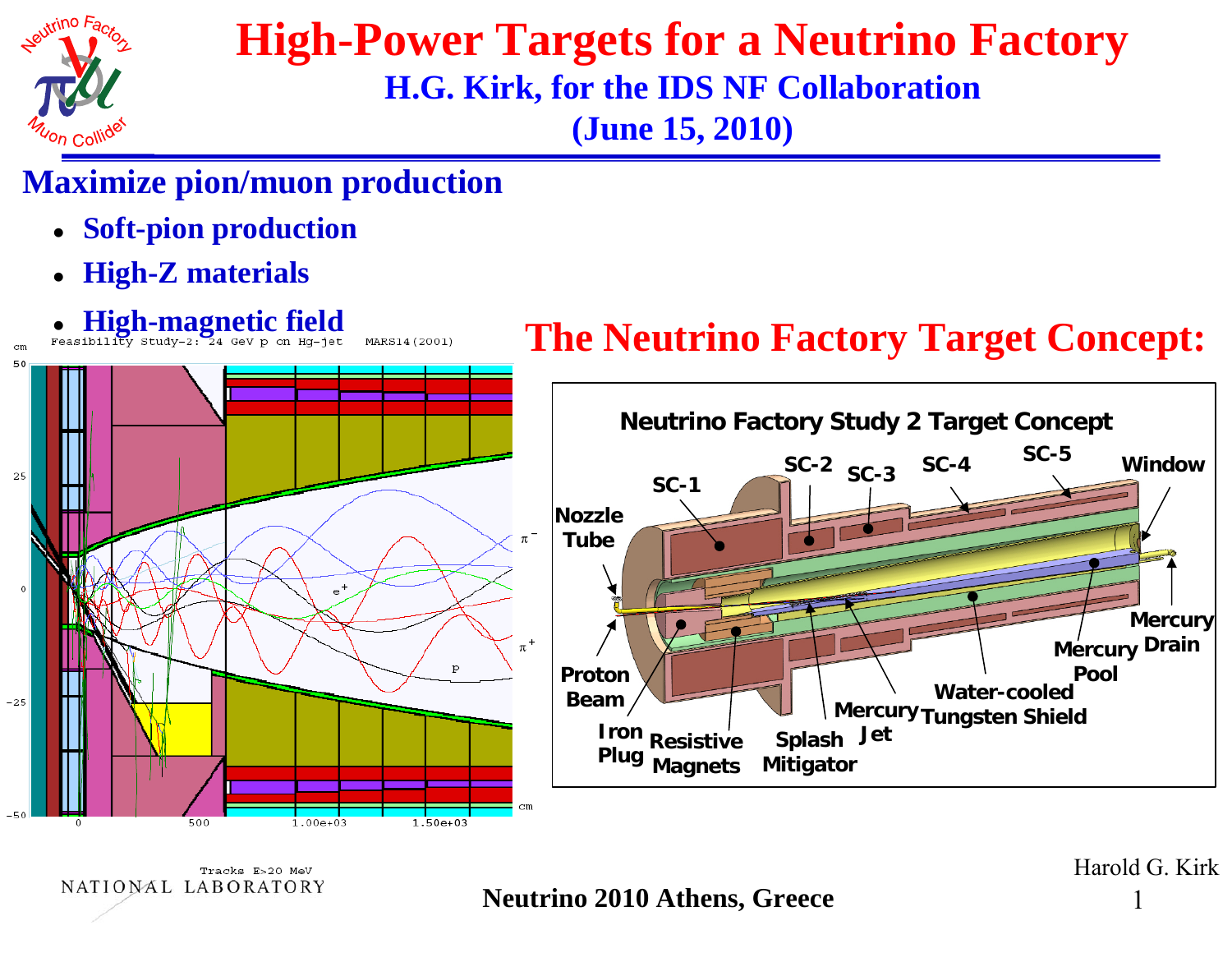

# **The Experimental Program**

**AGS E951 Experiment At BNL MERIT Experiment at CERN**







**Key Result: The mercury jet target concept has been validated for beam powers up to 7 MW.**





**Neutrino 2010 Athens, Greece** 2